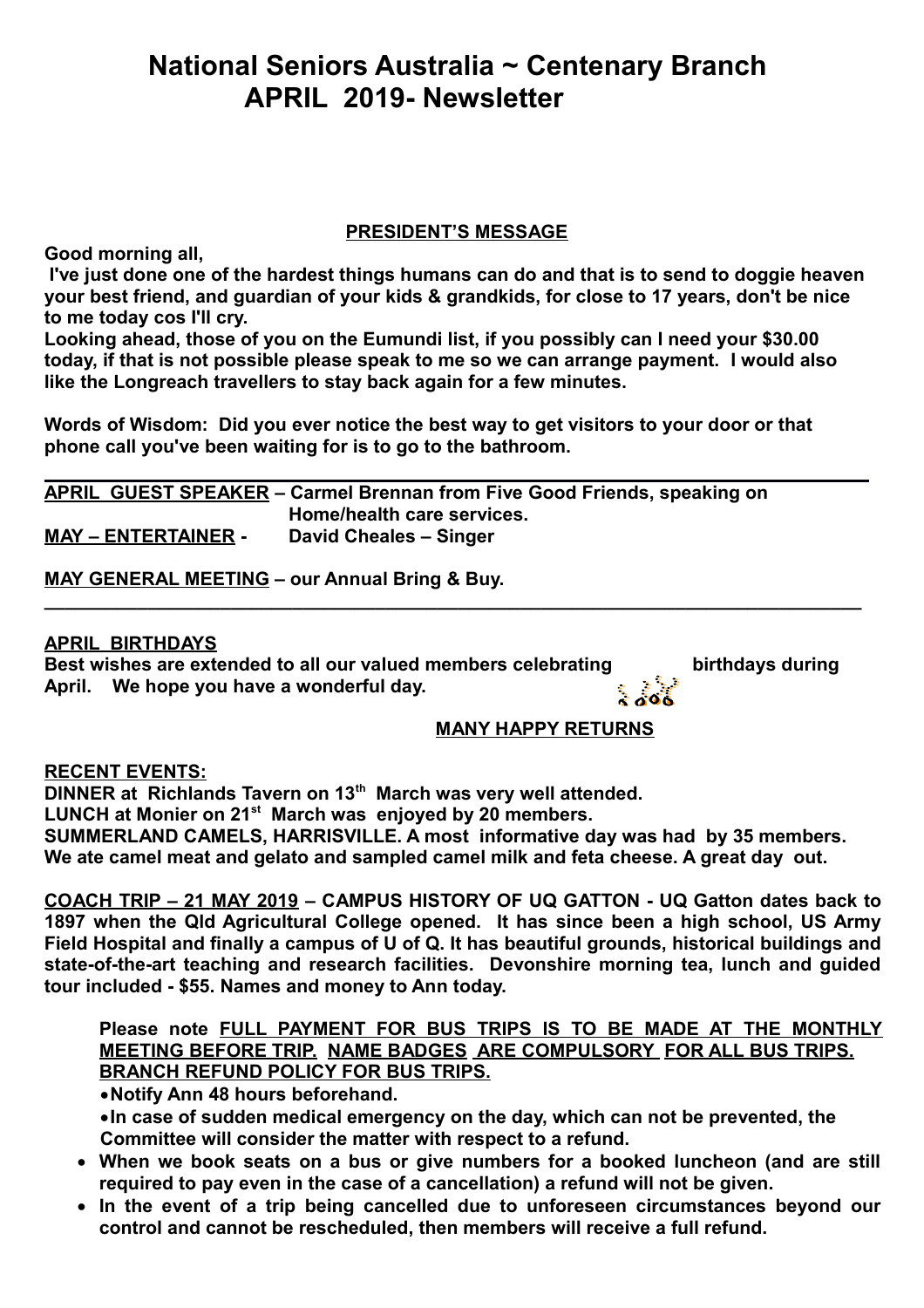## **65 YEARS OLD IS STILL YOUNG**.

The World Health Organisation has done recent research according to average health quality and life expectancy and has defined a new criterion that divides human age as follows:

- 0 17 years old: Underage
- 18- 65 years old: Youth or young people
- 66 -79 years old: Middle Aged.
- 80-99 years old: Elderly or senior
- 100+ years old: Long-lived elderly

Makes one wonder why NSA refers to its members (over 50) as older people.!!!!

## **MEMBER BENEFIT – THE COFFEE CLUB**

**NATIONAL SENIORS MEMBERS ONLY PAY \$12.50 (usually \$25) FOR THEIR VIP CARD. JUST CALL 39027750, HAVE YOUR MEMBERSHIP CARD WITH YOU, PAY OVER THE PHONE BY CR CARD AND IN A FEW DAYS YOUR MEMBERSHIP CARD WILL COME IN THE POST.**

**HEART FOUNDATION WALKING GROUP - meets Mon, Wed, Fri at 7am at Mt. Ommaney Shopping Centre. If interested speak to Doreen Flynn.**

**SHERWOOD SERVICES CLUB – Morning Melodies have returned – Every Tuesday 11am – 2pm.**

### **CONTACTS**

| <b>PRESIDENT:</b>                       | <b>BEV</b>      | 0424525230 |
|-----------------------------------------|-----------------|------------|
| <b>EXPLORER TRIPS</b>                   | <b>HELEN</b>    | 3818 5049  |
| <b>COACH TRIPS</b>                      | <b>ANN</b>      | 3376 3760  |
| <b>DINNERS, FUNCTIONS</b>               | <b>JENNY</b>    | 3376 3616  |
| <b>MUSIC AT THE HUB</b>                 | <b>MARJORIE</b> | 3376 2030  |
| <b>CHANGES TO ADDRESS/PHONE NUMBERS</b> | <b>HUGH</b>     | 3376 1371  |
| <b>NEWSLETTER</b>                       | <b>CHERYL</b>   | 3376 1146  |

**(INCLUDES MEMBERS WISHING TO HAVE THEIR NEWSLETTER EMAILED, OR PUT IN AN APOLOGY FOR GENERAL MEETING)** 

**Do you know of any Centenary Seniors members who are unwell? Often we do not know of anyone who has been unwell or in hospital. If you know of any members please call Carol Uren on 3818 5047.** 

**Meetings are first Tuesday each month, February to October, except November (second Tuesday) at the Jindalee Bowls Club at 9.30am. Secretary: Cheryl Williams. P.O. Box 470 Mt Ommaney** 

**Our thanks to Matthew Bourke, Councillor for Jamboree Ward, for provision of photocopying facilities.**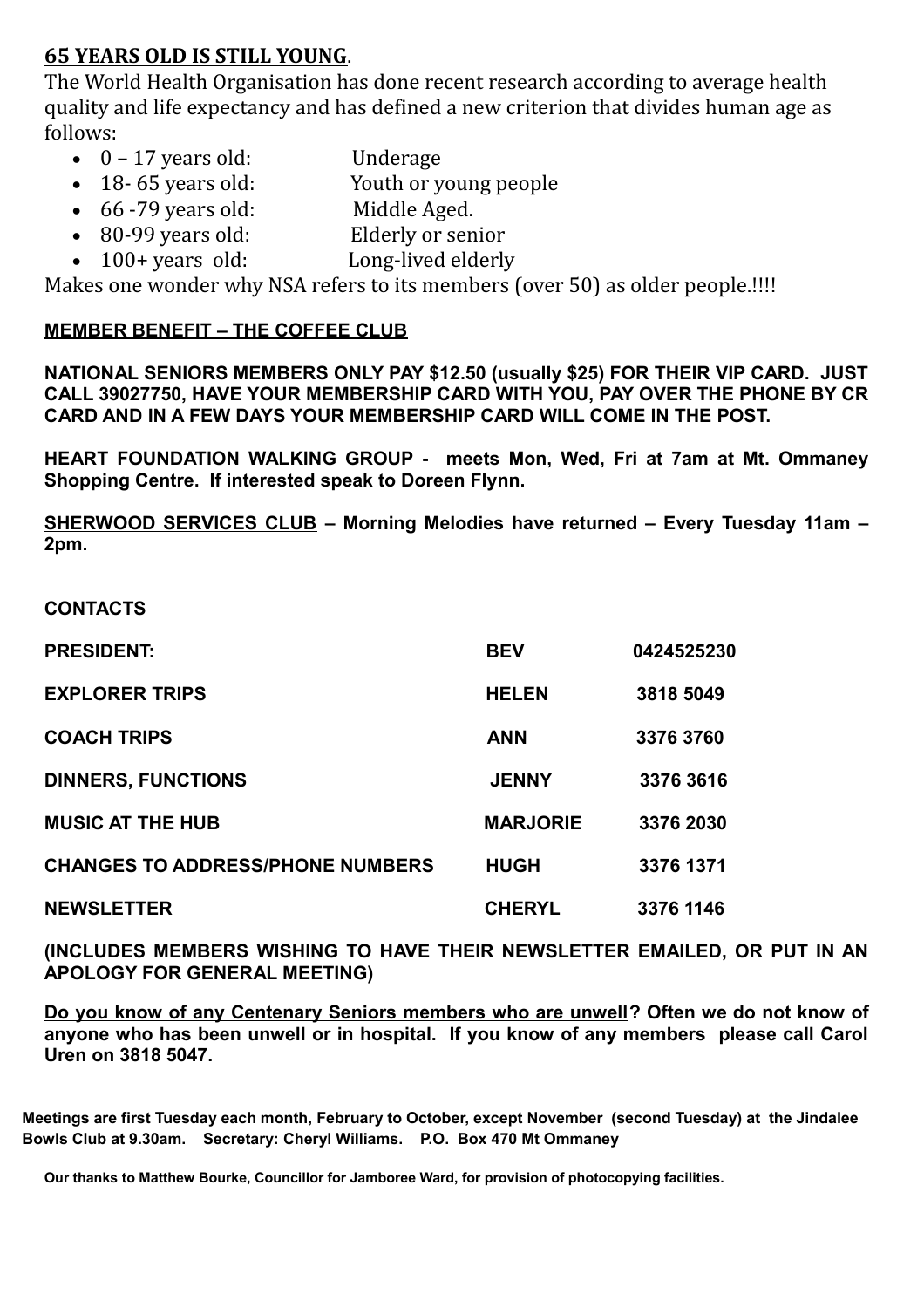#### **MEMBERS PROFILE** *(provided by Yvonne Smith)*

#### *My driving experiences.*

*Having been brought up on a farm you drove tractors before you went to school When I turned 17 Dad thought I should get my licence in his lovely blue Zephyr 6 with 3 gears on the wheel. The lessons were practically non-existent mainly owing to Dad's and my temperament. Anyway comes the day to get the piece of paper. If you failed you did not go back a second time. Of course I drove myself to the Police Station, no questions asked why I was alone. We went a couple of miles on country roads and on our way back we went over this hill so it was hill starts! I passed the test.*

*I moved to Ipswich for work so not much driving. When I married I used public transport until we had our first child. Rod thought I needed a car so one day he arrives with a Mini (this became a habit with Rod, he would arrive home with all sorts of cars). I loved my Mini, but one day Rod said to me "do you ever look under the bonnet" followed by a few angry words from me. So next day I thought I would show him. I lifted the bonnet, got the oil, and in it went – wrong place – into the water tank. I debated whether I would tell Rod. I decided I had to so off to our mechanic, hat in hand, and after much laughter they fixed my car.*

*We outgrew the Mini. One day Rod arrives home with a brand new, Datsun 180B. So amazing having a new car, no more breakdowns. My mishaps were still there. On our way home from Mum at Lowood a rock hit the windscreen, so I had 3 crying children while I cleaned the glass out. They had to sit on the back floor of the car – what a cold drive home!*

*Another day I loaded up for the tip – well could not get the boot open. I had every person at the tip helping. So back to my trusty garage only to find out on removing the back seat a piece of paper was over the lock and it would not engage. \$50 later I headed back to the tip. I received a rousing welcome.*

*One morning Rod says "I will take your car". I knew what was coming so I said goodbye to the Datsun. That evening I could not believe my eyes – a Dodge Phoenix – great ugly thing, expensive to run. One day drove to my favourite mechanic (no self-serve then). Paid \$2 and everything was checked. I was driving through Sunnybank and it stopped at the lights. I got out and left it there. Two kind men pushed it to the side – accelerator problem.*

*One Saturday morning the kids were very excited, I walked to work, quite close. When I arrived home in the driveway was a brand new Falcon. I hugged it. I could not believe it. I was coming home from school drop-off and got a speeding fine. Rod came along 2 hours later, yep you guessed it same policeman who said - I booked a lady from that address a couple of hours ago.*

*A friend came over to show me her new car. I thought I would just nip out quickly, but not quick enough. I reversed into her new car. Lucky for me Rod was not prone to anger. Yes I am still friends with Helen.*

*Friday 13th Rod was taking kids out to buy my birthday present. On the way home from work I took a corner short. Someone else coming towards me took it wide (in pouring rain). Police came, booked both of us, and we were able to drive our cars home. The damage to the car came to the same amount as the diamond earrings I received for my birthday. All my dear husband said was "Looks as though you will be without a car for a while." Sadly Rod passed away in 2002 so I now have "Frecla Gwen Echo". I cannot get into trouble with her.*

*I had quite a few cars mostly bombs, some lovely. They all made life interesting, well that's what Rod said.*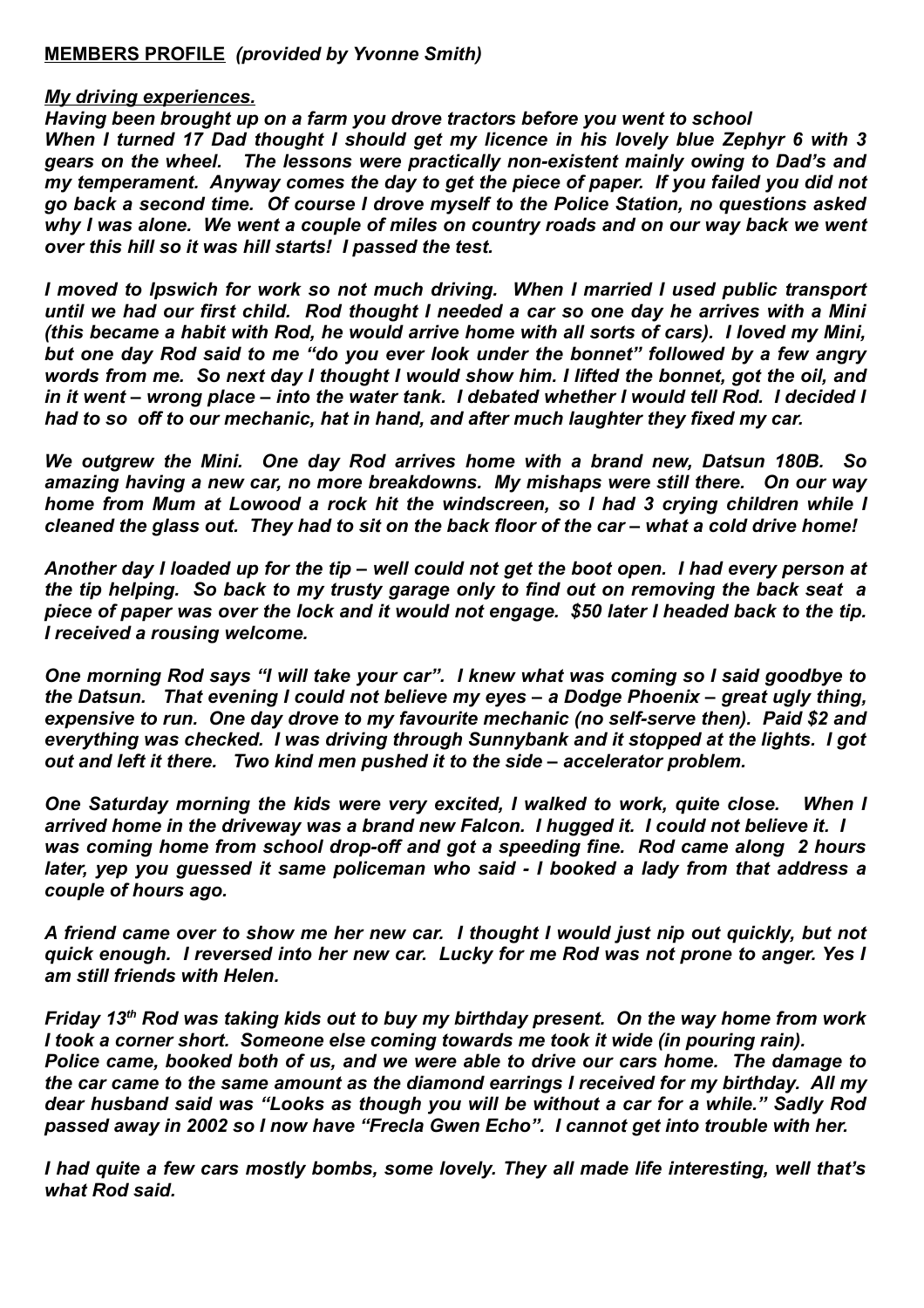# **CALENDAR 2019**

## **APRIL 2019**

| Monday 1 <sup>st</sup>     | <b>Steady Steps</b>              | 9am for 9.15am   | <b>Cent. Uniting Church Hall</b> | \$7  |
|----------------------------|----------------------------------|------------------|----------------------------------|------|
| Tuesday 2 <sup>nd</sup>    | <b>General Meeting</b>           | 9.30am           | Jindalee Bowls Club              | \$5  |
| Thursday 4th               | MahJong                          | 9-12noon         | <b>Library Meeting Room</b>      |      |
| Monday 8th                 | <b>Steady Steps</b>              | 9am for 9.15am   | <b>Cent. Uniting Church Hall</b> | \$7  |
| Wednesday 10 <sup>th</sup> | <b>Evening Dinner</b>            | 6PM              | The Ox, Oxley Hotel.             |      |
| Thursday 11th              | MahJong                          | 9-12noon         | <b>Library Meeting Room</b>      |      |
| Monday 15th                | <b>Steady Steps</b>              | 9am for 9.15am   | <b>Cent. Uniting Church Hall</b> | \$7  |
| Wednesday 17th             | <b>Eumundi Markets</b>           | 8am              | Jindalee Bowls Club              | \$30 |
| Thursday 18 <sup>th</sup>  | <b>Book Club</b>                 | $10am - 12n$ oon | The Hub                          |      |
| Thursday 18th              | Lunch                            | 12noon           | <b>Monier Hotel Darra</b>        |      |
| Monday 22nd                | Steady Steps (??)                | 9am for 9.15am   | <b>Cent. Uniting Church Hall</b> | \$7  |
| Saturday 27th              | <b>Music</b>                     | 6pm for 7pm      | The Hub                          | \$10 |
| Monday 29th                | <b>Steady Steps</b>              | 9am for 9.15am   | <b>Cent. Uniting Church Hall</b> | \$7  |
| Tuesday 30th               | <b>Coffee &amp; Conversation</b> | 10am             | Mt.Ommaney Food Court            |      |
| Tuesday 30th               | <b>Committee Meeting</b>         | 1pm              | <b>Library Meeting Room</b>      |      |

## **MAY 2019**

| Thursday 2 <sup>nd</sup>  | MahJong                  | 9-12noon       | <b>Library Meeting Room</b>      |      |
|---------------------------|--------------------------|----------------|----------------------------------|------|
| Monday 6 <sup>th</sup>    | <b>Steady Steps</b>      | 9am for 9.15am | <b>Cent. Uniting Church Hall</b> | \$7  |
| Tuesday 7 <sup>th</sup>   | <b>General Meeting</b>   | 9.30am         | <b>Jindalee Bowls Club</b>       | \$5  |
|                           | <b>BRING &amp; BUY</b>   |                |                                  |      |
| Wednesday 8 <sup>th</sup> | <b>Evening Dinner</b>    | 6pm            | <b>TBA</b>                       |      |
| Thursday 9th              | MahJong                  | 9-12noon       | <b>Library Meeting Room</b>      |      |
| Monday 13th               | <b>Steady Steps</b>      | 9am for 9.15am | <b>Cent. Uniting Church Hall</b> | \$7  |
| Thursday 16th             | <b>Book Club</b>         | 10am-12noon    | <b>Library Meeting Room</b>      |      |
| Thursday 16th             | Lunch                    | 12noon         | <b>Monier Hotel Darra</b>        |      |
| Monday 20th               | <b>Steady Steps</b>      | 9am for 9.15am | <b>Cent. Uniting Church Hall</b> | \$7  |
| Tuesday 21st              | <b>Bus Trip</b>          | 8am            | <b>UQ Gatton Campus</b>          | \$55 |
| Monday 27th               | <b>Steady Steps</b>      | 9am for 9.15am | <b>Cent. Uniting Church Hall</b> | \$7  |
| Tuesday 28th              | Coffee & Conversation    | 10am           | Mt.Ommaney Food Court            |      |
| Tuesday 28 th<br>Cl       | <b>Committee Meeting</b> | 3pm            | <b>Library Meeting Room</b>      |      |
| Tuesday 28th              | Zone 101 Conference      | 9.15am         | Calamvale                        | \$30 |

## **JUNE 2019**

| Monday 3rd     | <b>Steady Steps</b>    | 9am for 9.15am  | <b>Cent. Uniting Church Hall</b> | \$7 |
|----------------|------------------------|-----------------|----------------------------------|-----|
| Tuesday 4th    | <b>General Meeting</b> | 9.30am          | Jindalee Bowls Club              | \$5 |
| Thursday 6th   | MahJong                | 9-12noon        | <b>Library Meeting Room</b>      |     |
| Monday 10th    | <b>Steady Steps</b>    | 9am for 9.15am  | <b>Cent. Uniting Church Hall</b> | \$7 |
| Wednesday 12th | <b>Evening Dinner</b>  | 6 <sub>pm</sub> | TBA                              |     |
| Thursday 13th  | MahJong                | 9-12noon        | <b>Library Meeting Room</b>      |     |